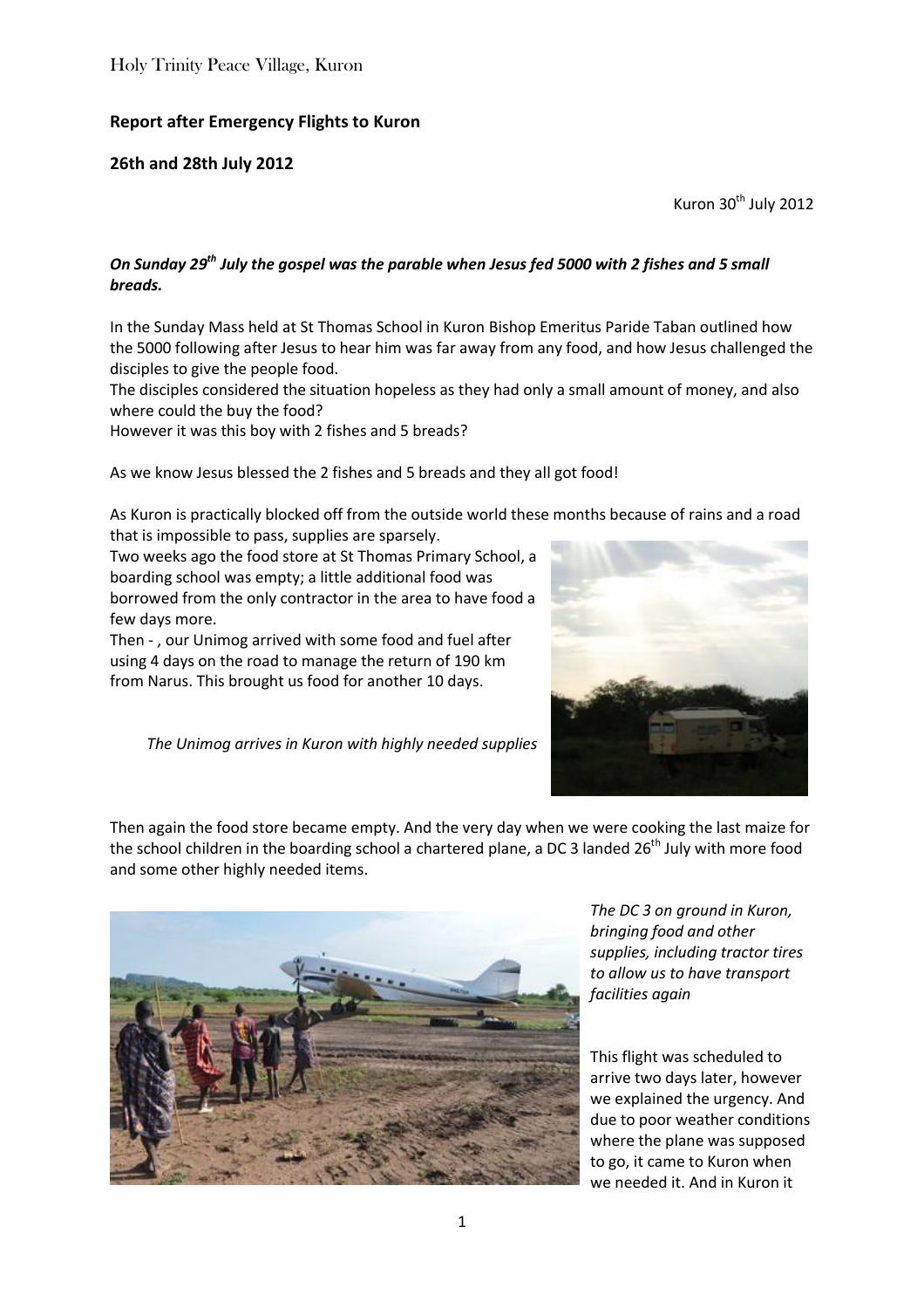had been raining the day before, however this very day the weather improved, and as the plane came in the afternoon the airstrip dried up enough to allow the plane to land smoothly.

*The road construction company has parked their heavy machinery at HTPV, waiting for improved conditions*

The road construction company having the contract on building the new road from between Narus and Kuron and up to Boma experiences the same difficulties as Holy Trinity Peace Village. They have decided to close down their



activity, take their staff out and come back when road access is possible. HTPV have cooperated with their field staff, and combining provision of food supplies into Kuron, with evacuation of their personnel out. On the flights out we have also been able to send two patients who were referred from Fr Haumann PHC Clinic for surgery.

A chartered Caravan on  $28^{th}$  July brought a full load, approximately 1 ton from Loki, returning with passengers to Kapoeta, bringing another ton of food from Kapoeta and then returning again with a full load of people. Also these flights were possible because the weather conditions were poor in other locations, but good in Kuron. The flights went very smoothly.



*The caravan has offloaded maize after second landing 28th July in Kuron. Toposa from the nearby village observe the activity.*

3 hours after the last landing a heavy thunderstorm with a lot of rain also affected Kuron, made landing on the airstrip impossible for at least a couple of days. However by this time all the food was safely stored in Kuron!

So Bishop Paride Taban explained to the congregation that also we, in our days experience miracles and are given food; made by God but trough human hands: Through the people who offered their support to pay for the emergency flights, for those in the air company who prioritized, those who supported for the provision of the food etc.

We should be grateful to God and to all those who supported us was the Bishop's message!



*Representatives for the Toposa people HTPV work with, a traditional basic lifestyle meeting with modern methods and technology*